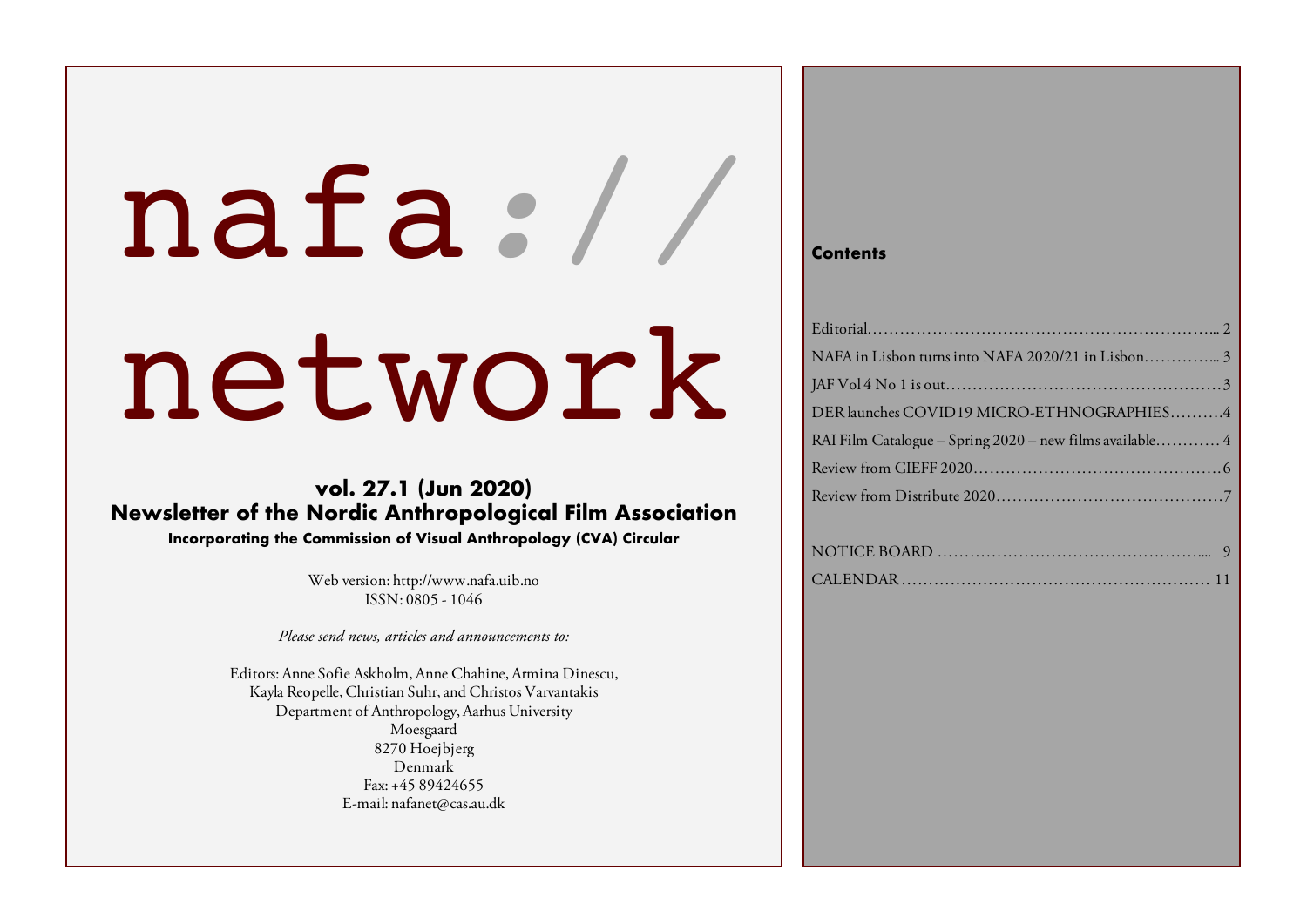# **Editorial**

#### *By Anne Sofie Askholm, Anne Chahine, Armina Dinescu, Kayla Reopelle, Christian Suhr, and Christos Varvantakis*

#### Dear readers,

Welcome to the new world. A world where you often catch yourself starting an email with: "I hope you and your loved ones are well" and end on "Keep safe!". Here in Europe, we have collectively entered month four since the COVID-19 outbreak led to an unprecedented shutdown of public life, closing of national borders and sudden halt of the economy. While we are now witnessing different levels of restrictions being lifted across the continent, and life seems to even go back to normal in some places, the coronavirus continues to make headway on a global scale and has still not reached its peak. The last couple of months have turned our worlds upside down, they have been a strain on people's health—be it physically or mentally—they let us appreciate everyday things that we never considered important, and they brought to light social inequalities that often stayed hidden. The pandemic has also sparked rapid innovative changes, such as the development of feasible online teaching methods or academic conferences being held virtually, reducing the carbon footprint of these gatherings to a fraction of what it used to be.

Dear readers, we hope you and your loved ones are well. We are still here and happy to share, once again, the most recent news with you. You will be updated on the latest information concerning the postponing of the 40th NAFA International Film Festival, which was planned to be held in Lisbon, as well as the latest edition of the Journal of Anthropological Films (JAF), details on the new RAI Film Catalogue Spring 2020 and an overview of the current issue of the journal Anthrovision that focuses on "Aesthetic Encounters. The Politics of Moving and (Un)settling Visual Arts, Design and Literature". In relation to experiences of the current pandemic, the Documentary Educational Resources (DER) has recently launched COVID19 MICRO-ETHNOGRAPHIES, a curated collection of short films.

Furthermore, we are excited to feature three contributions that reflect on planning, executing and attending online film festivals and conferences, some of which had to be established only in light of coronavirusrelated lockdowns. The artistic directors of the film festival ethnocineca (International Documentary Film Festival Vienna) Marie-Christine Hartig, Martin Lintner and Katja Seidel, share their insights on executing their festival online this year. Kathinka Frøystad describes her impression from the web-version of the German International Ethnographic Film Festival (GIEFF) and what this could mean for the future of film festivals in general. Constantinos Diamantis gives us an in-depth review of the international virtual conference Distribute 2020 that was organized for the second time by the journal of Cultural Anthropology and the Society for Visual Anthropology.

And finally, the notice board and calendar for upcoming events and deadlines.

We look forward to receiving your visual anthropology related announcements to share in the next NAFA Network: nafanet@cas.au.dk

Please observe that the deadline for contributions (max. 800 words) for the next volume is September 15, 2020.

Happy reading and Keep Safe!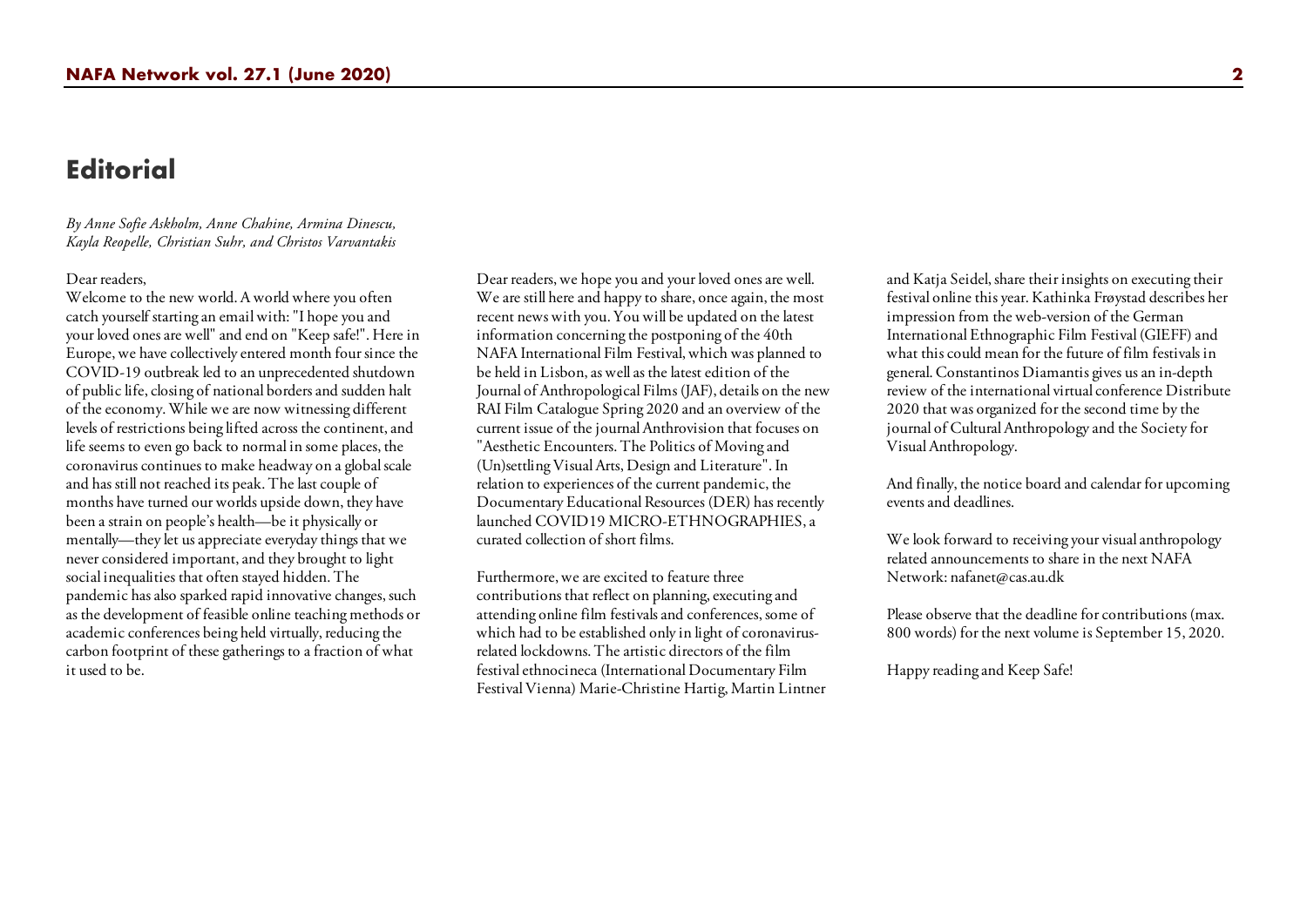# nafa::news and announcements

# **NAFA in Lisbon turns into NAFA2020/21 in Lisbon**

The 40th NAFA International Ethnographic Film Festival (https://www.nafa2020.com), which was supposed to be held in Belem, Lisbon, 7-10 October 2020, has now been postponed until **9-12 June 2021**. Rather than running the risk of having to turn the event in October into a fully virtual online event, which would be antithetical to the whole spirit of NAFA, the local organisers and NAFA prefer to have the event as planned, with the physical presence of people at the wonderful venue of the Museum of Ethnology in Belem.

One of the main implications concerns the selection of films. The film selection committee met virtually for the final selection 4-5 June 2020. The result is a shortlist that includes films still in play for the final selection, while we will reopen online submissions. The filmmakers who have already submitted films will be informed about the committee's decisions and the status of their films. New submissions are invited, as usual via the online link (http://nafa.uib.no/?q=festival), with a new deadline: **31 January 2021**. Any queries regarding the film selection should be sent to the chairman of the selection committee, Peter I. Crawford: peter.crawford@uit.no.

Another implication is that the annual meeting of NAFA will not be held in Lisbon in October but most probably held online in late summer. Members will, of course, receive an invitation to this in due course.

Finally, the festival for 2021 was originally planned to be held in Lund and/or Kalmar in Sweden. These plans are put on hold and we hope to be able to invite you for the festival there in 2023 or 2024, hoping that we are able to still organise NAFA2022 for the first time outside Europe, in northern Cameroon.

We shall be looking forward to seeing you in Belem in June 2021!

# **JAF Vol 4 No 1 is out**

The latest issue of NAFA's Journal of Anthropological Films (JAF) was published end of April 2020 with films from India, Greece, Cameroon and Ghana and can be explored here: https://boap.uib.no/index.php/jaf/

JAF is a peer-reviewed open access journal that publishes films that are original, empirical contributions based on

anthropological research. Films published by JAF will achieve academic credentials points on par with written articles. If you are an academic and use film as a means to disseminate aspects of your research, do consider submitting your work to JAF.

For more information about the journal and how to submit visit: https://boap.uib.no/index.php/jaf/about

JAF Vol 4 No 2 will be out at the end of October 2020.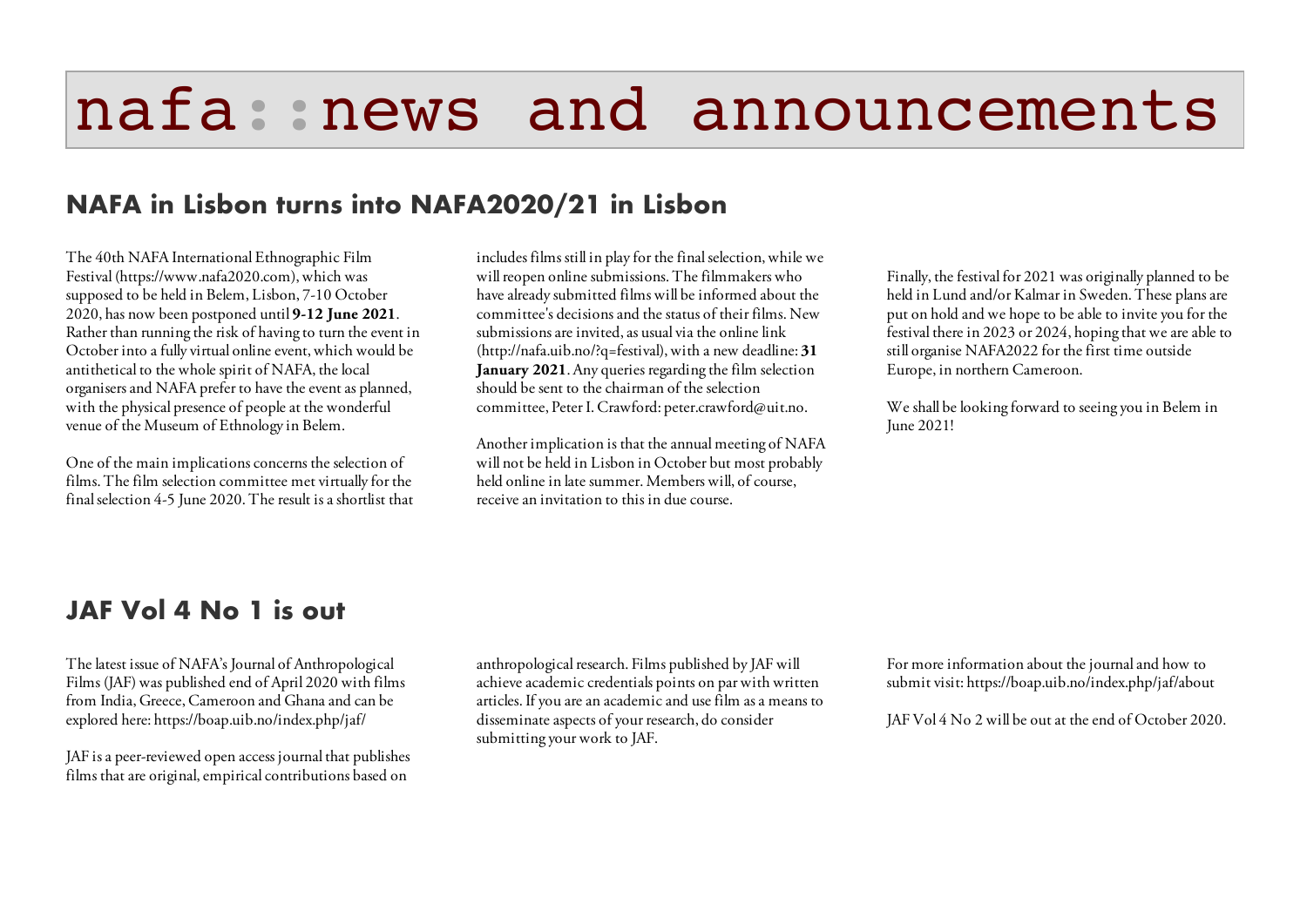# **DER launches COVID19 MICRO-ETHNOGRAPHIES**

Documentary Educational Resources (DER) is pleased to announce the launch of COVID19 MICRO-ETHNOGRAPHIES. This curated collection of short, stylistically diverse micro-ethnographies provides a window into the personal experiences of DER filmmakers from around the world during these

extraordinary times. While we don't yet know the longterm effects of the pandemic, what we do know - and what these films attest to - is that in order to attend to the sick and reduce the spread of the virus, communities and individuals have adapted to the exigencies of the situation in previously unimaginable ways.

Watch films here: der.org/micro-ethnographies You can subscribe to the DER Newsletter for updates on this and other projects here: http://eepurl.com/c01-Z9

# **RAI Film Catalogue – Spring 2020 – new films available**

The RAI Film Catalogue - Spring 2020 is now out and can be accessed here: https://raifilm.org.uk/wpcontent/uploads/2020/03/RAI-new-films-spring-2020.pdf

It lists 14 new films that have been newly added to our distribution catalogue and that are now available for teaching and for home viewing.

Most were selected and screened at the 16th RAI Film Festival in 2019, with many winning prizes, awards and commendations.

The selection includes films made using collaborative, participatory and creative research methodologies; films that use photography, animation, performance and fiction to explore current issues such as migration (Kalès, It Was Tomorrow) and the experience of living with HIV/AIDS (This is my Face, Atieno).

Special attention is given to films from and about South Asia, with 5 titles covering this geographical area. Indigenous filmmaking is also featured: Wàsi explores the (mis-) representations that anthropologists can produce from the perspective of an Arhuaco filmmaker and

Horror in the Andes behind-the-scenes documentary that follows the process of making an indigenous horror movie in Peru.

Films are available on DVD and on-demand (VoD) on the RAI Player.

Free screeners are available for those wishing to consider a film for inclusion in their syllabi.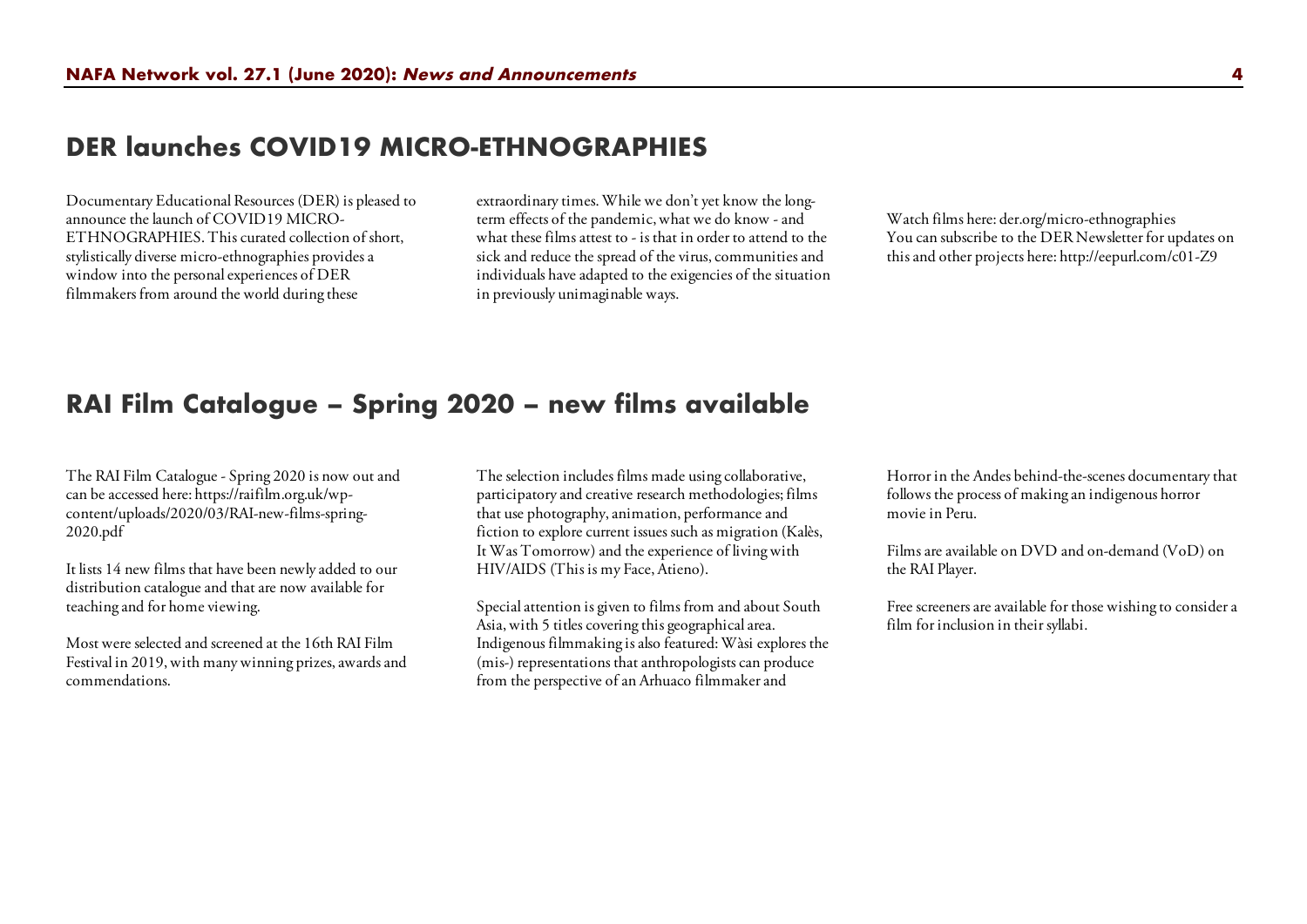# **Journal Launch: Anthrovision 7(1): Aesthetic Encounters**

Happy to announce that AnthroVision7(1) is online: https://journals.openedition.org/anthrovision/

This edition has a topic: Aesthetic Encounters. The Politics of Moving and (Un)settling Visual Arts, Design and Literature, and features contributions from:

- Tamara Schild: Marketing African and Oceanic Art at the High-end of the Global Art Market: The Case of Christie's and Sotheby's
- Thomas Fillitz: Dak'Art Off. Between Local Art Forms and Global Art Canon Discourses.
- Alex Flynn and Lucy Bell: Returning to Form: Anthropology, Art and a Trans-Formal Methodological Approach
- Paolo S. H. Favero: A Journey from Virtual and Mixed Reality to Byzantine Icons via Buddhist Philosophy
- Jonas Tinius: Value, Correspondence, and Form: Recalibrating Scales for a Contemporary Anthropology of Art (Epilogue)

# **Review from ethnocineca International Documentary Film Festival Vienna 2020**

*by Marie-Christine Hartig, Martin Lintner, Katja Seidel, Artistic Directors (www.ethnocineca.at)* 

March 2020, less than two months before the opening of the 14th ethnocineca – International Documentary Film Festival Vienna. We had selected 50 films from 650 submissions for the 8-day programme to take place in two cinemas. Invited filmmakers and social scientists were starting to book flights and were preparing for the film talks and side-events, including the traditional keynote that would have opened the festival. After nine months of preparations, hundreds of hours of watching films, organising the programme and securing funding, we were looking forward to the festival and the exchange with our guests. That's when the Austrian government announced the country's lockdown, including a temporary prohibition of all cultural events.

Upon receiving the news and in the spirit of this year's festival theme B R E A T H E, we took a deep breath and decided to make parts of the programme available by creating an online on-demand edition: 8 days – 8 films

that ran through the original dates of the festival. More than ever we felt the need to see the world from as many perspectives as possible, perspectives that above all were and still are missing in mainstream media during the pandemic. We selected eight Austrian premieres that emphasized the power and beauty of the filmic narrative and spoke to us through political and poetic-sensory approaches, telling stories of waiting and active resistance.

This shift was an enormous challenge that required a reconceptualisation of the form and content of the film programme as well as negotiations with distribution companies, new marketing strategies and press work. But the biggest challenge was yet to come: our festival thrives on the beauty and power of the collective filmic experience in the cinema. For a short period, it creates a unique atmosphere of intensive inspiration stimulated by the exchange between international filmmakers, experts and an engaged audience during film talks, side events and many informal conversations. So how could an alternative to this core conception be translated into the virtual space?

To retain the festival feeling, we used an online video chat format to open a dialogue with the filmmakers and additionally invited them to send short statements about their films. To frame the festival, we shared a video of our opening speech from inside the empty cinema on the first day of the online edition and published an award ceremony video to announce the winners of the five award categories as a streamed live event. In addition, two side-events – a virtual guest lecture on cinema of the senses and a roundtable discussion on the role of film festivals in the distribution of anthropological knowledge – provided a space for engagement and discussion.

Going through with an online edition was worth the effort in many respects. By entering the virtual borderless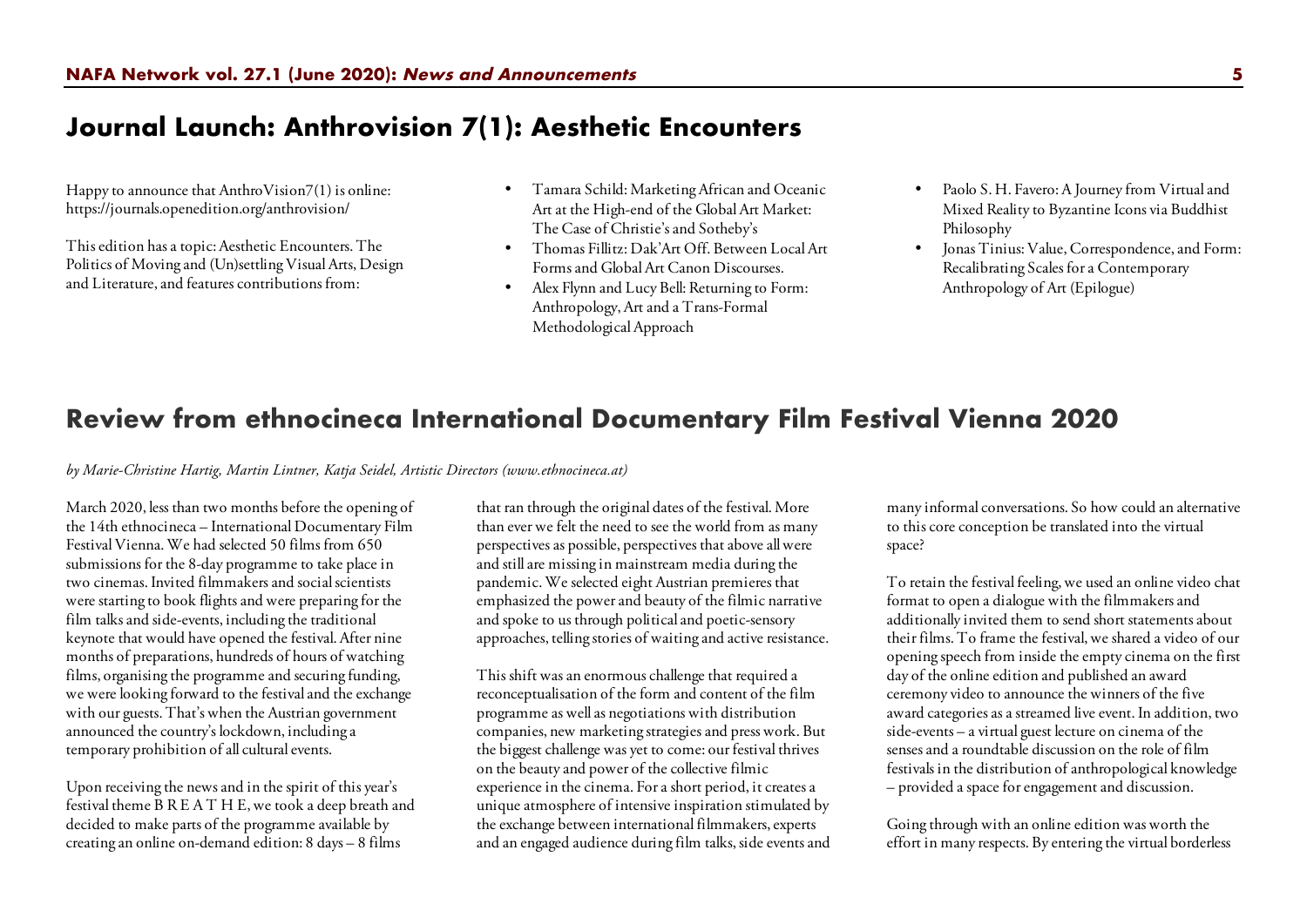space, we were able to reach a global audience irrespective of people's physical localities and contributed thereby to the idea of more democratic distribution of anthropological perspectives via film. This sense of a world-wide community was further strengthened during

**Review from GIEFF 2020**

#### **Impressions from an online film festival**

*by Kathinka Frøystad, University of Oslo*

In May 2020 many of our readers were supposed to have been in Göttingen to attend the biannual German International Ethnographic Film Festival (GIEFF). But two months earlier, the corona crisis struck, bringing all travel to a halt. Rather than cancelling the festival, the organizers converted it to an online festival. How did this work?

Technically it went rather well. The participants were given two options. One was to watch a streamed version of the festival that followed the slightly adjusted program. Another option was to watch the films, all passwordprotected, at their own leisure on Vimeo. The discussions with filmmakers were conducted on Jitsi and streamed as part of the program while being recorded for later use. And, lo and behold, from a participant perspective it all worked wonderfully well. This attests to the hard work put down by the organizers when Europe went into coronavirus lockdown.

the participatory video chats with filmmakers that consolidated us somehow for the absence of these encounters in person. Going offline after eight days, therefore, felt a little bit like closing the cinema doors 'in real life'. And so, while we are much looking forward to

returning to the cinemas next year, this exceptional experience showed that additional online offers can add new layers of conversations and thereby enrich the exchange beyond the cinema halls.

So how did this online ethnographic film festival – probably the first of its kind – compare to regular film festivals where everything happens in one place? The advantages were obvious. First, it enabled people with limited funding and time to attend, thus expanding the audience well beyond the most dedicated filmmakers from the most affluent countries. As a result, attendance grew to 1200 participants, which is rather impressive. Second, by extending the temporal window for Vimeo viewing beyond the duration of the festival, participation was less rushed and more easily combined with other duties. Third, by recording the discussions and putting them online, the festival will also get a more public afterlife than before. Last but not least, there was no CO2 emission from festival-related flights, though it needs to be said that digital storage is not entirely green either.

There were also drawbacks. One was that the streamed events were poorly attended. The ones I attended only had between 5 and 10 viewers except for the awards session, which had 19 when I checked in. Evidently the online

format makes participants more selective. Many filmmakers will also have missed the opportunity to network with international colleagues, as the online format precludes informal conversation. Without queues, conference meals and refreshments, the serendipitous magic that sparks new film ideas, collaborations or job opportunities simply disappears, which perhaps is a particular loss for the younger generation. But lest we forget, this was simply not an option in 2020.

So will future film festivals be held online? Given these drawbacks, probably not. Yet the advantages of going online cannot be discounted. What we are likely to see is the emergence of a hybrid format in which core participants (organizers, presenting filmmakers, local students) attend in person, while more peripheral participants (non-presenting filmmakers, anthropologists, students living far off) participate online. Admittedly, a hybrid model may require a larger organizational staff with different skills than earlier, but thanks to GIEFFs pioneering effort, we now have experiences to build on.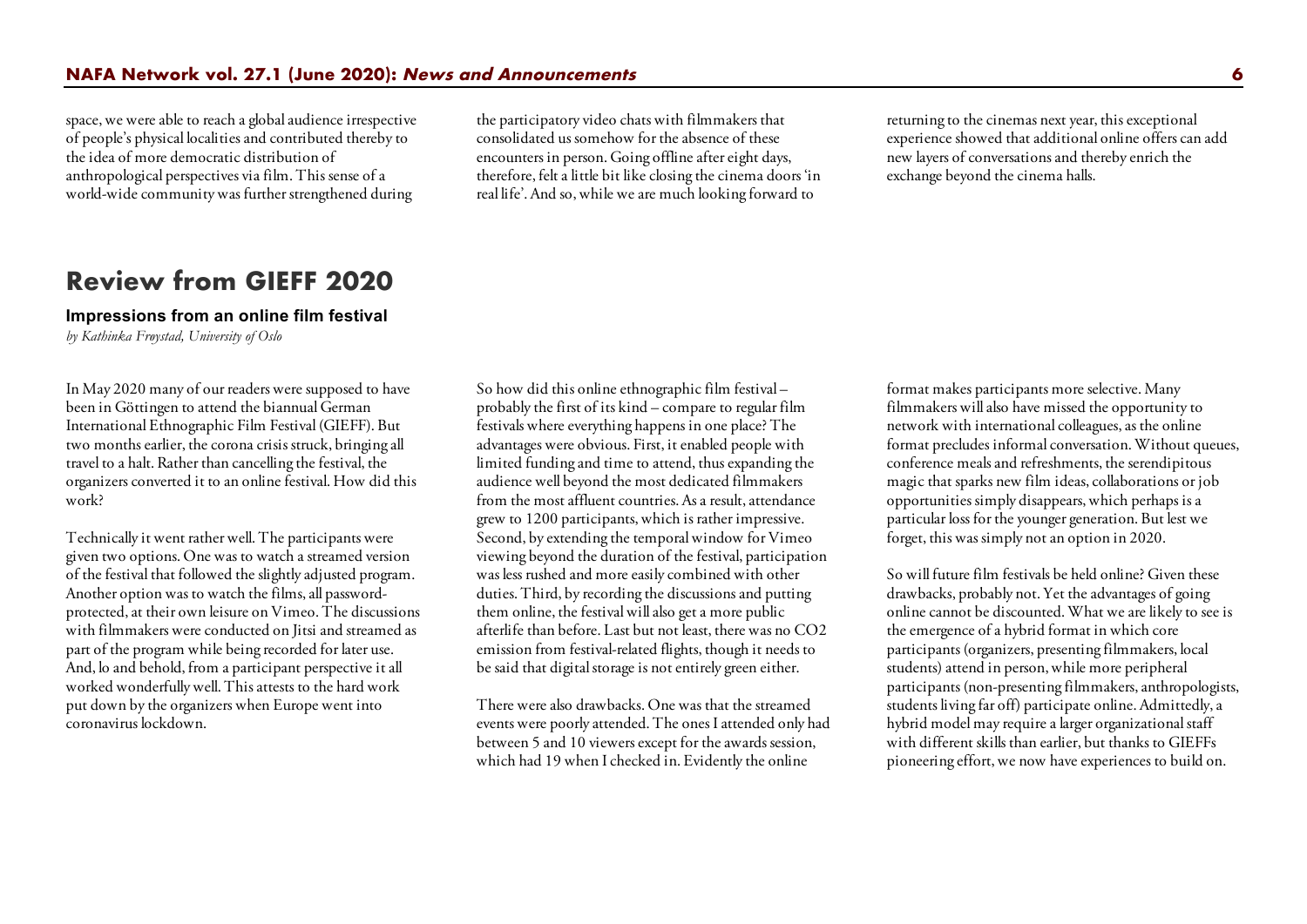# **Review from Distribute 2020**

#### **A Visual Anthropologist in Distribute 2020 Conference**

*by Constantinos Diamantis*

I have participated in the Distribute 2020 conference as a member of the organizing committee for the Greek node and as the creator of the video for the panel "Performances of Public Anthropology" organized by the anthropologists Alexandra Siotou and Alexandros Papageorgiou.

Distribute 2020 is an exemplar international virtual conference, organized for the second time by the Cultural Anthropology journal and the Society for Visual Anthropology. The organizers' main goal was a highly accessible, low-cost, carbon-neutral conference that would challenge the dominant mega-conference model and offer a new alternative to academic conferencing in general.

The event took place between May 7-9th 2020 on the dedicated website https://distribute.utoronto.ca/ and the program was constituted of 29 panels with 120 panellists/panel organizers and 21 ethnographic films from approximately 30 film directors. The initial idea of the conference was a hybrid combination of virtual conferencing and in-person nodes in different cities around the globe, based on the first edition of this conference (Displacements 2018). However, due to COVID19 restrictions, the conference was adapted to the new situation and took place exclusively online. The attendance was highly international. For example, the conference team announced that 939 active participants and 1,471 unique visitors have visited the website with participants hailed from 558 cities across 78 countries!

Some of the key features of the Distribute website were the sections of the Directory, La Plaza, and Program. La Plaza and Directory were a kind of an integrated platform inside the website with a social media logic. The conference participants used La Plaza to interact and deposit materials for other conference registrants, similar to the newsfeed of Facebook / Twitter, and the Directory page to find other participants and befriend them or follow them.

On the top of the Program section, which was central to the conference, there was a live stream media player screening the pre-recorded video for the panels based on the schedule of the conference. The panels were looped thrice daily within the three 24-hour periods of the conference (May 7, 8, 9). After every panel, under the live stream frame, there was a link to the Zoom Hallway (Zoom environment) where 15-minutes Q&A / discussion sessions were taking place with the panellists of the panel.

Also, in the Program section, the users could find subpages with the panels separated by day and the subpage to the Virtual Ethnographic Film Festival curated by Fiona P. McDonald and Harjant S. Gill. The visitors could find the list of films separated into themes and with suggested films marked as highlights. Once a user clicked on a film, a dedicated subpage would open in a new tab where one could watch the film, and read the details and synopsis. Interestingly, the organizers added the possibility to follow or comment on the films.

The option of asynchronous online commenting on the film offered a new layer of communication between the directors and the audience in this online realm. It provided the space to generate discussions and commentary on the films that are often not feasible for directors in physical cinema theatres. Often directors cannot attend such events for various reasons (environmental, personal, financial reasons, etc.), and even if they do there is usually a strict time-limitation for the audiences' comments and questions.

However, watching a film alone in front of your computer is an entirely different experience from the one in the cinema theatres where you share the space and experience with other viewers, and the live discussions, reactions, and meta-discussions are potentially limitless among viewers - directors - organizers and viewers again.

Online film festivals need to cover much ground in order to be digitally performed in a manner that would socially make sense and one that wouldn't just feel like a youtube watch. Things like the random conversations during the film with strangers, or sleeping/dreaming viewers during a screening, the audiences applauding, laughing, crying or the possibility to approach directors for a possible insightful discussion after a film are a few of the things that actually made me feel that I miss the lively experience of watching a festival in a movie theatre.

Another thing that struck me during Distribute 2020 was that this conference was an excellent opportunity to observe the audiovisual perceptions of academics,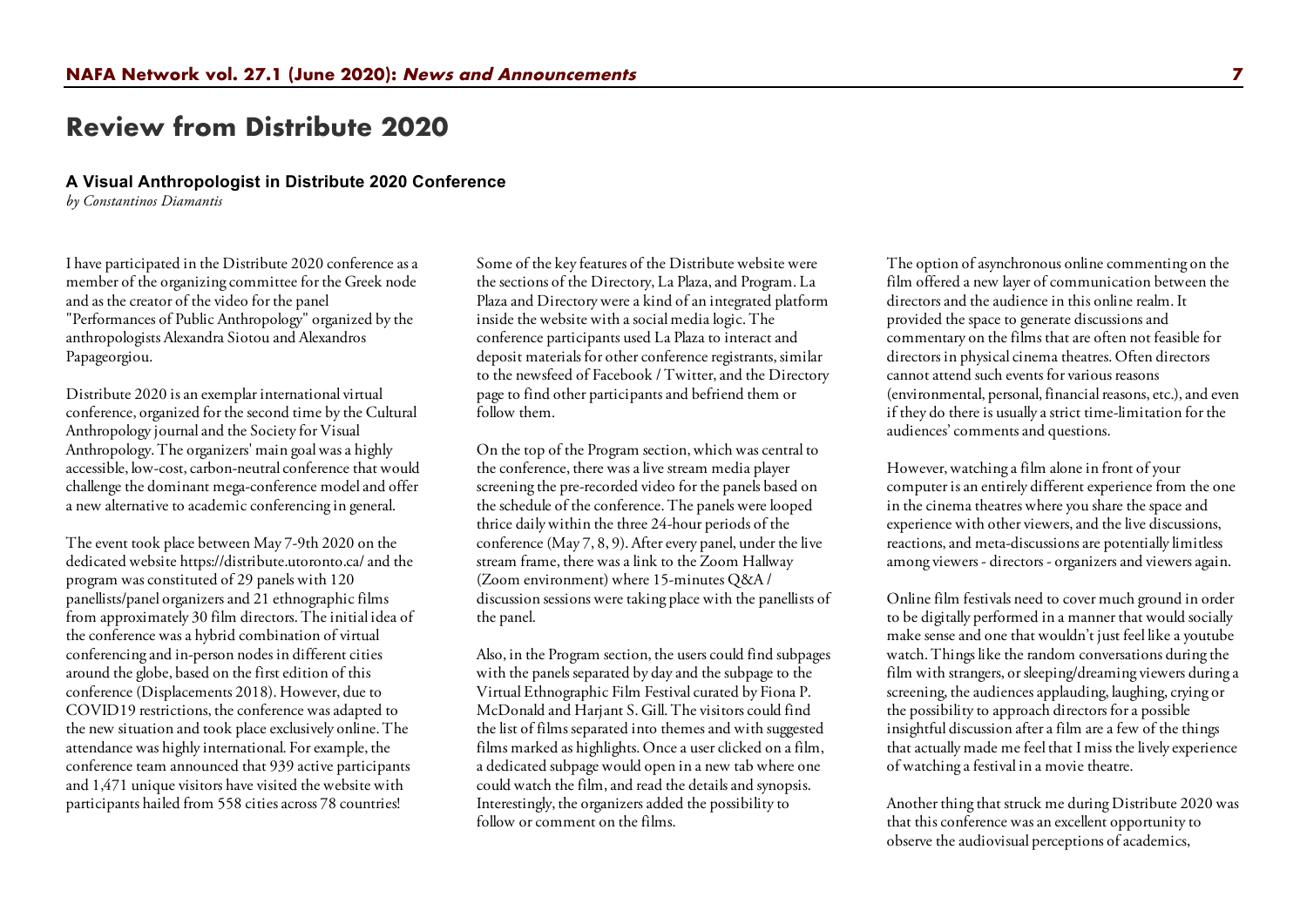particularly anthropologists, and how essential it may be for academics to familiarize themselves with audiovisual and multimodal methods and approaches in research and (online) dissemination.

From the outset, the organising committee was encouraging panellists to go multimodal and to experiment with both the form and the content for their video panels. However, the organisers were aware that many panellists and panel organizers may not have undertaken this kind of work, of combining image, sound, and text in a presentation before. Therefore, they offered an array of 'How-To' videos along with a series of short tutorials designed to support panellists to imagine and create multimodal presentations.

Unfortunately, despite the "How to Videos" and the support of the organizers, the majority of the video panels was just "copying" the presentation form of non-virtual events. The presentations were based on powerpoints, video recordings of people just talking or reading in front of the camera, videos with a selection of photos/charts/videos with a linear didactic voice-over, or a combination of all the above. Most of the videos, in my view, were visually, sonically, and multimodally poor, with a few significant exemptions, such as: "Echoes and Edges: Sonic Forms for Distributed Listening" organised

by Megan Gette and Marina Peterson, and the keynote "Miyarrka Media: Making Worlds Otherwise" organised by the Distribute 2020 team, which pushed the boundaries of new multimodal ways of creating presentations in the context of virtual conferencing.

As a visual anthropologist, I found it very interesting to observe such difficulties of adaptation and expression in an audiovisual mode of presentation. I realized that, for most of the participants in the academic world, despite the rising significance (and prominence) of images in social communication, the medium of text remains the dominant one. Certainly, this could be considered normal as long as linearity in written language serves academia in order to make definite statements, to go from point A to point B, and to put things in boxes. Nevertheless, this may be an(other) occasion to reflect on to what extent everyday life is linear and straightforward, and even more, on how linear the digital aspects of our lives are.

In 2020, when anthropologists are surrounded by images, sounds, smartphones, social media and online conferences, the need for a shift to an anthropological multimodal turn is more apparent than ever. Conferences may gain new qualities, such as being online, highly accessible and more environmentally-friendly; but to do

this we first have to think outside of the standardised academic boxes.

We could get inspired by the very example of the history of cinema. Cinema, since its birth, and for several decades, has been performed along the lines of the dominant modes of theatrical acting and direction. For decades, directors and actors were imitating dramaturgical performances, without considering the new possibilities offered by cinema, cameras, and montage. Bresson, Vertov, and Astruc were a few of the people who realized the power of the cinematic language and made use of its potential power of expression. Let's try to be like them the next time we try to create a video presentation for an online conference. Let's question ourselves, on how we may combine text, sound and image, as well as linear and non-linear narratives, and on how we may construct presentations in novel and engaging ways.

Distribute 2020 conference was a great initiative that opened up new possibilities on how conferences (and film festivals) could function as scholarly and social practices, promoting knowledge as (and within) a rhizomatic network of exchange. You can visit their website here for the next two years: https://distribute.utoronto.ca/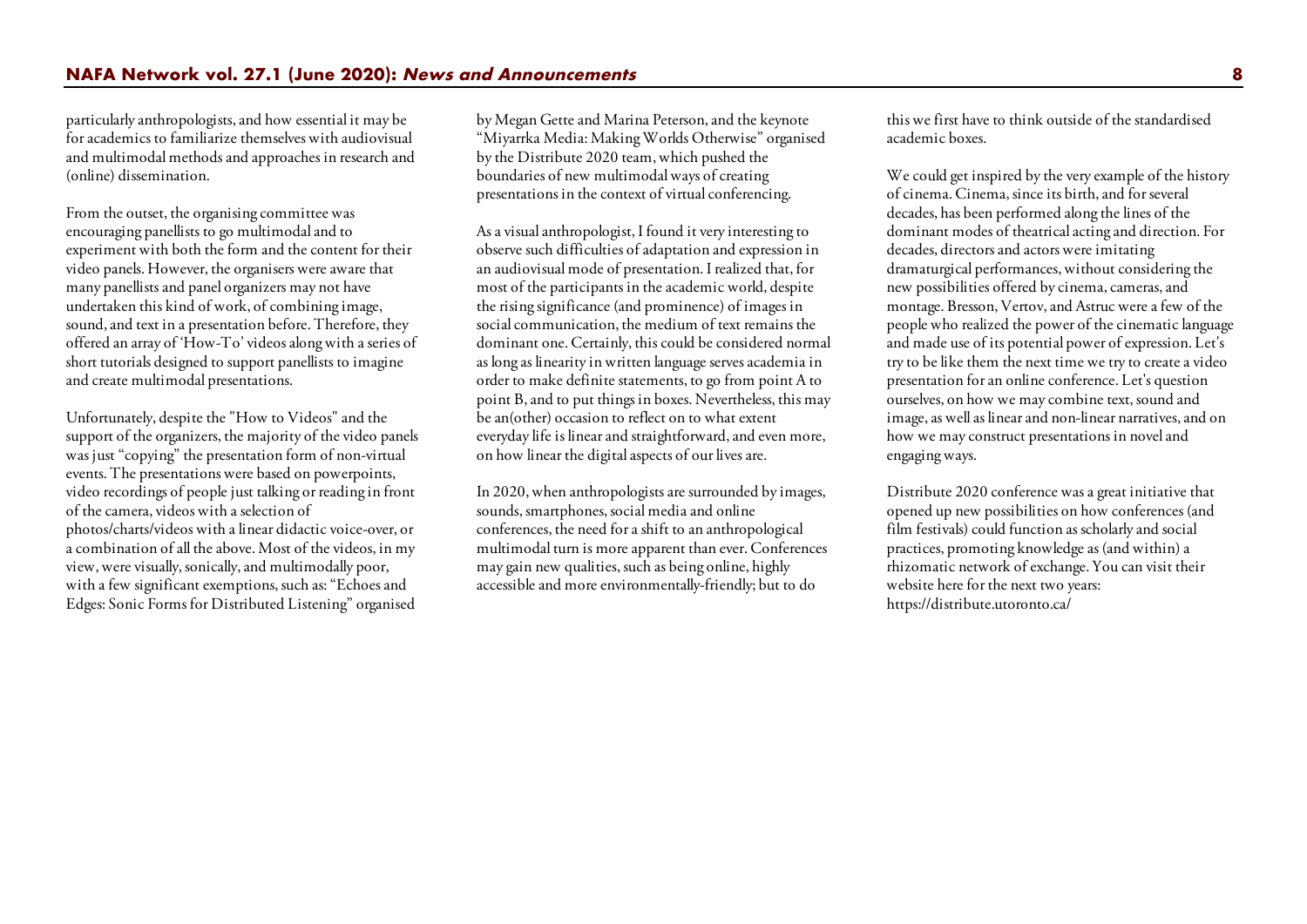# nafa::notice board

#### **UiT: PhD fellow in Social/Cultural Anthropology**

A PhD position is available at the Department of Social Science (ISV), Faculty of Humanities, Social Sciences and Education (HSL), at the Arctic University of Norway (Tromsø). The position is to form part of a new research project entitled "Emergent ethnographies: On people, on land. An anthropological study of how people cope with profound environmental changes, climatically and otherwise, to their lives and livelihood", which in turn is anchored in the research group EA:RTH (Ethnographic Action: Researching Transformations of Humans and Environment on a Disrupted Planet), at the social anthropology unit at the department.

The project seeks a PhD fellow with a research focus on ways in which people are coping with fundamental transformations of their lives and forms of livelihood brought about by eco-systemic, environmental, climatic, or other changes. The research group EA:RTH is based on the premise that long-term ethnographic fieldwork is an essential method for an in-depth understanding of the entangled human-environment disruptions that characterize the world today; it is, therefore, essential that such fieldwork underpins the research project. Applicants with documented experience of audio-visual methods, including ethnographic film, still photography or digital media, will be given preference.

More information about the position: https://www.jobbnorge.no/en/availablejobs/job/186956/phd-fellow-in-social-culturalanthropology

Application deadline: September 30, 2020.

#### **Open Call: Jean Rouch Film Festival**

The submissions for the international competition of the Jean Rouch Film Festival 39th edition officially closed on May 5th, but the festival team would like to provide an extension to anyone who was unable to meet the deadline because of the pandemic. The international competition will take place from November 14th to 21st, 2020. You can submit your film via the **online entry form** or contact the festival team directly for the extension.

#### **Open Call: Ethnofest—the 11th Athens Ethnographic Film Festival**

The Athens Ethnographic Film Festival – Ethnofest attends closely to the new paradigm that has shifted the human condition worldwide. Within the gravity of the current unprecedented situation, the festival aims to be a constant agent for the transmission of knowledge but also an active platform for the formation and support of ideas and creative discourse.

Being aware of the new circumstances and with respect to everyone's safety, Ethnofest is coming back for its **11th edition**, the winter of 2020. It is our deep desire for the festival to be able to be held smoothly with the physical presence of the viewers, the guests and our team since the actual screening experience is fundamental to the identity of every festival. However, in case of an alternative option, we will make sure that the festival will be conducted in a way that is meaningful and pleasant both in relation to

the presentation of the current ethnographic film production and to the meticulously chosen parallel activities. To this effect, our visitors will be able to connect with the festival experience in the best way possible.

The 11th Athens Ethnographic Film Festival – Ethnofest will take place from **26th November to 2nd December 2020.**

The festival looks for films that observe, feel and reflect upon cultures and the human condition, using approaches and tools of anthropology, ethnography and social sciences.

The call is addressed to anthropologists and other social scientists who employ and facilitate audiovisual means in their research and also to filmmakers who have collaborated with anthropologists or other social scientists at any stage of the production. We are looking for ethnographic documentaries and anthropological films, as well as for films which creatively push the limits of the standard definitions of these genres. We are also looking for student films made by anthropologists or social scientists, as a part of their BA, MA or PHD dissertation or within the framework of other university programmes. Eligible are the films produced as of 2018. You may submit your film in one of the four open sections: Student Films, Panorama, Filmic Experiments in Ethnography and this year's Themed Section—**Brexit Revisited**.

Read more about the themes here: shorturl.at/qBN02 The submission deadline is **June 15th 2020**. Submit your film here: shorturl.at/euH47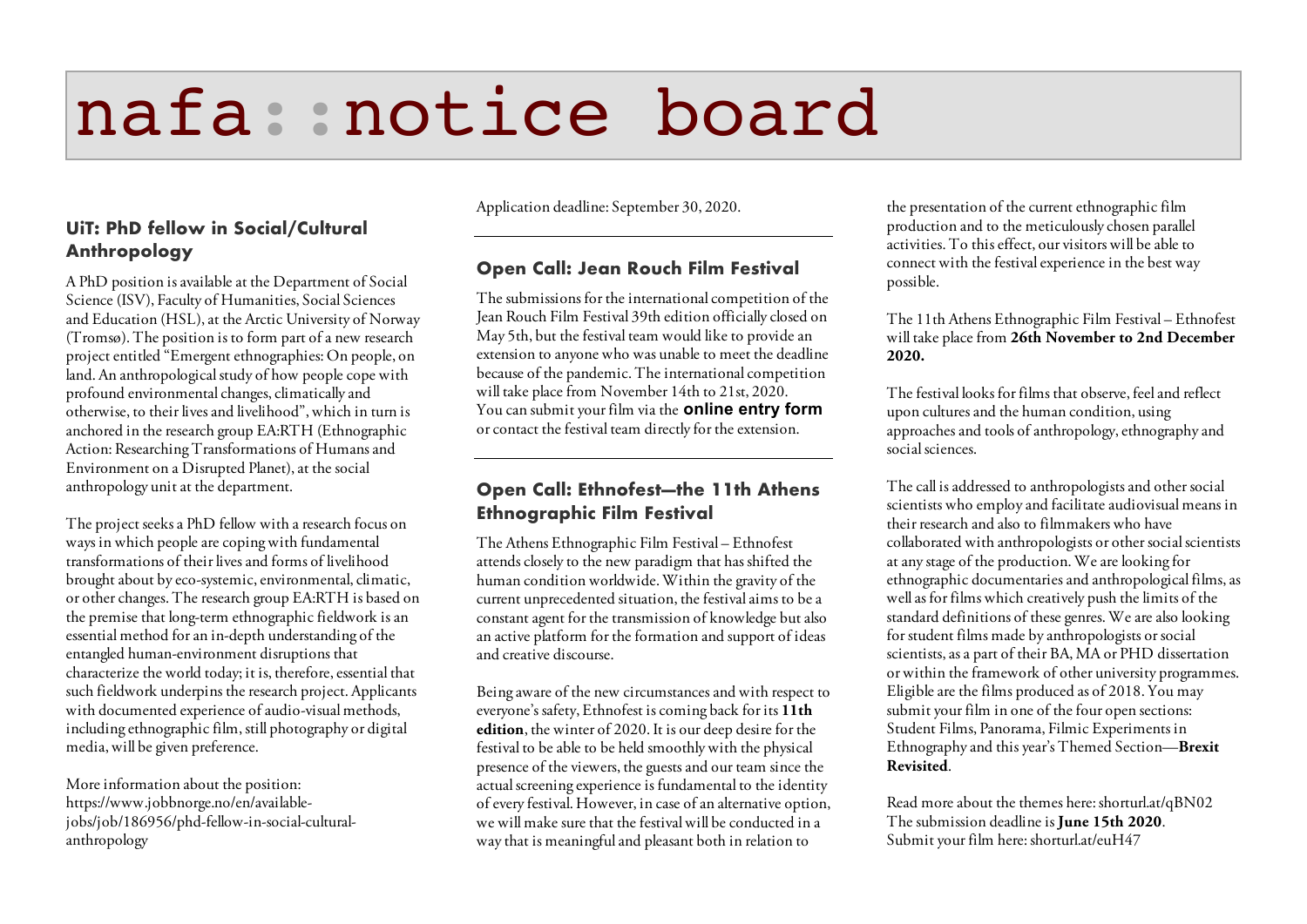#### **Open Call: DocsMX 2020**

The DocsMX 2020 call for entries is officially open. The festival welcomes documentaries for a very special celebration: the 15th anniversary. The event will run from October 8 to 17th with many new feature documentaries and stories to share.

The international category is open until **June 1st** and the national category is open until **June 22nd**. The festival team accepts any documentary theme, genre or format. Submission rules: https://www.docsmx.org/en/call-forentries/docsmx-2020/index.php

Sign up:

https://docsmx.org/registro/submissions.php?lang=en Please direct any questions to programacion@docsmx.org

### **Open Call: Korea International Ethnographic Film Festival—Student Selection**

The Korean Society for Visual Anthropology (KSVA) is excited to organize the 2020 Third Korea International Ethnographic Film Festival (KIEFF) to share with the larger audience many possibilities and meanings of ethnographic film. They are also proud to announce the first KIEFF Student Selection. The event will take place from December 25th to 27th, 2020.

Please submit your films via FilmFreeway: https://filmfreeway.com/festival/KIEFF

Deadline: June 15, 2020

## **Open Call: MESA FilmFest**

The Middle East Studies Association FilmFest is accepting submissions to be screened during the annual meeting in Washington, DC, October 10th to 13th, 2020. The FilmFest screens narrative and non-narrative features and short films as well as documentaries. Individual attendance at the 2019 FilmFest topped 1,500 over four days.

Please submit your films via MESA's website: https://mesana.org/annual-meeting/film-festival

Deadline: July 1, 2020.

### **Open Call: Ethnological Documentary Film Festival Kratovo 2020**

The Macedonian Ethnological Society announces the ninth edition of the Ethnological Documentary Film Festival Kratovo. The festival will be held in the town of Kratovo, Republic of Macedonia, October 1st to 5th, 2020.

The festival aims to promote visual ethnology/anthropology, to present different approaches to ethnological/anthropological filmmaking, and to animate dialogue between the authors and spectators.

The submissions of documentary films made by ethnologists, anthropologists, professional filmmakers and students of ethnology and anthropology are welcome.

The length and year of production of the films are not important.

The films for the selection must be submitted online with English subtitles at: contact@med-mk.org

The deadline for the submissions is July 30th, 2020.

## **Open Call: RAI Film Festival**

RAI Film Festival is now accepting film submissions for its 17th edition (25-28 March 2021, Bristol, UK). RAI-FF celebrates the best in ethnographic and anthropological filmmaking from around the globe. The festival accepts short, medium- and feature-length films released after 1 September 2018. Directors from South East Asia and Africa can request fee waivers.

Please submit your films via FilmFreeway: https://filmfreeway.com/RAIFilmFestival

Regular deadline: August 15, 2020